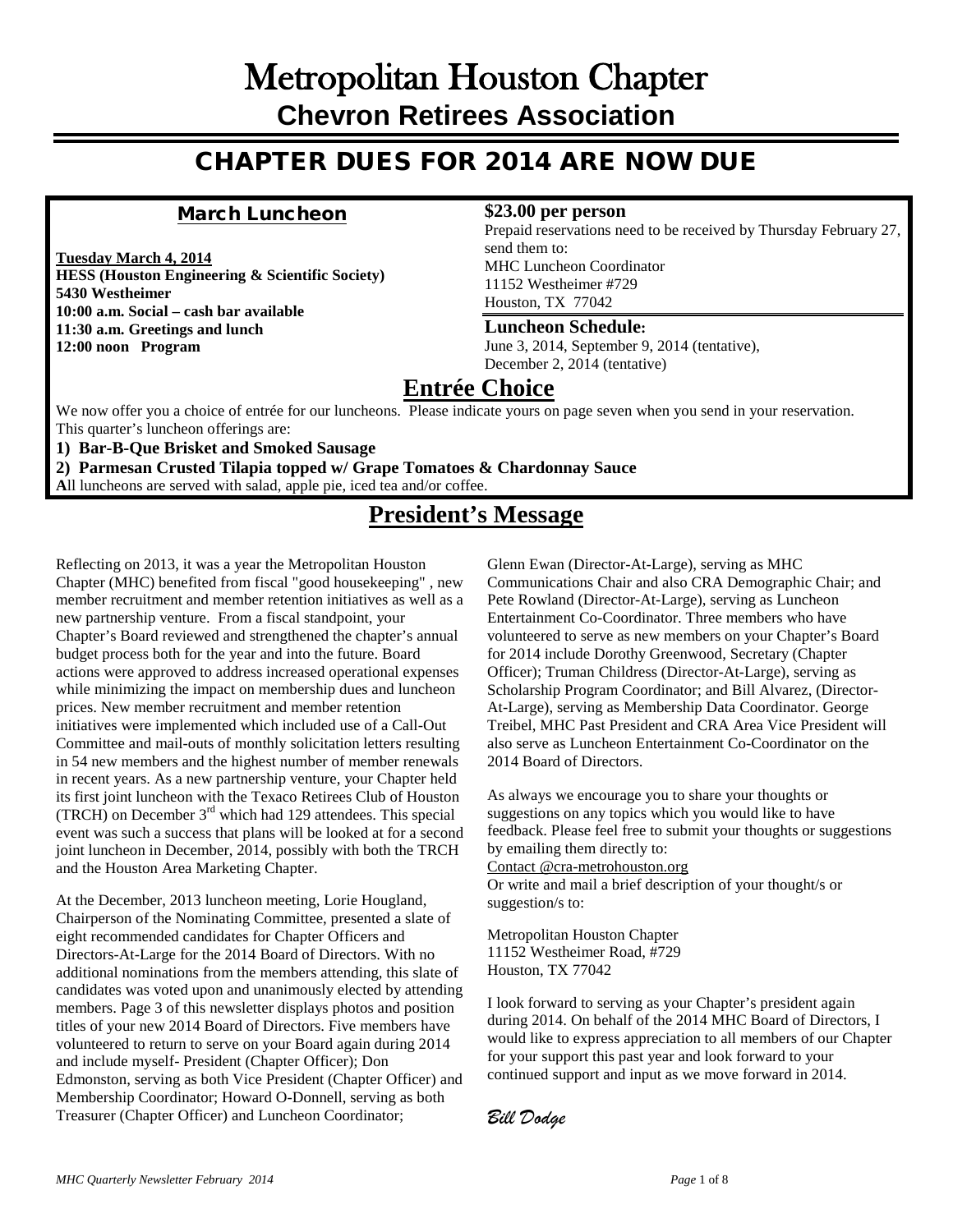# **2014 Scholarship Program**

Your MHC Scholarship Program is once again offering a **\$2000** college scholarship for a 2014 graduating senior, who has applied and been accepted by an accredited four-year university or two year community college or junior college. As in the past it will be a **one-time award** recognizing academic excellence and personal development. The 2014 eligibility requirements include any graduating high school senior that is related to a **dues paying member** of our MHC chapter by blood or by marriage including stepchildren, nieces and nephews, grandchildren, etc., who meet the scholarship requirements as outlined in the MHC Scholarship application package

. **Please Note:** Each student's application, including all required documentation as specified in the application package, must be received by the scholarship chairperson, Truman Childress, by **May 1, 2014.** It is recommended that the students interested in applying should request a package no later than early 2014 to allow sufficient time to complete the application. Each applicant will need to obtain three recommendations from high school staff or perhaps from an organization where they performed volunteer work. They must also submit an original essay of up to 500 words, their ACT or SAT test scores and their High School transcript, all of which may take time to accomplish. To request a scholarship application package, a sponsoring MHC chapter member should provide the following information:

**Student information:** Name, address, city, state, zip code, telephone number (home or cell), email address AND

#### **Sponsoring MHC member's information:** name,

relationship to applicant, telephone number (home or cell), and email address.

This information should be sent **either** by email or U.S. postal service mail to the attention of the Scholarship Committee Chairperson: [scholarship@cra-metrohouston.org](mailto:scholarship@cra-metrohouston.org)

OR Metropolitan Houston Chapter Scholarship Committee 11152 Westheimer Road, #729

Houston, TX 77042

The scholarship application package is normally provided electronically, but can be provided by U.S. mail upon request. If you have any questions, please contact Truman Childress at [tgchildress@sbcglobal.net](mailto:tgchildress@sbcglobal.net) or 281-469-4745.

**Please consider supporting the continuation of this annual scholarship by making a financial contribution. As each year passes, our scholarship funds are diminished. If all of us would consider giving even a small amount when we mail in our membership renewal form, together we can Make a Difference.** 

## **MARCH PROGRAM Mike Cook**



Mike graduated from Victoria High School in 1962, he attended Victoria Junior College for two years and then attended and graduated from Sam Houston State University in 1967 with a BBA. After graduation he joined the Texas Army National Guard in May 1967 as a private, and he attained the rank of 2nd Lieutenant in June 1970.

Mike is a director of the Houston Livestock Show &

Rodeo and a past chairman of the speakers committee. He has been on several committees since 1979 including the Corral Club Committee the Swine Auction Committee and the Speakers Committee which he still serves on today.

Mike likes to give talks about the History of the Cowboy, his equipment and how the history helped with the founding of the Houston Livestock Show & Rodeo one of the largest donors of SCHOLARSHIPS in TEXAS and in the UNITED STATES. He is ONE of 32,000 volunteers who help put on the world's largest Livestock Show & Rodeo. In 2013 we had a record attendance of 2,506,238 visitors.

Like many volunteers at the Stock Show he has a full time job. He works as a Financial Advisor at Morgan Stanley\*. He has been in this business the last 43 YEARS and has included his company as a corporate contributor to the Livestock Show. He is certified as a Financial Planner and an Investment Management Analyst.

After a week at the office, he enjoys visiting his ranch in Austin County on the Brazos River where he keeps his horses, his dog Sweetie, and his pet longhorn Lucky.

**\*\*ONLINE DIRECTORY\*\* Our membership directory, with all the latest changes, is online at our website, [www.cra-metrohouston.org.](http://www.cra-metrohouston.org/) You will need to follow a one-time process to establish a userID and password to access this members-only content. Visit the website and click on the "Directory" tab to start the process.** 

**Form a carpool; you can search by Zip Code to help find members that live in your neighborhood.**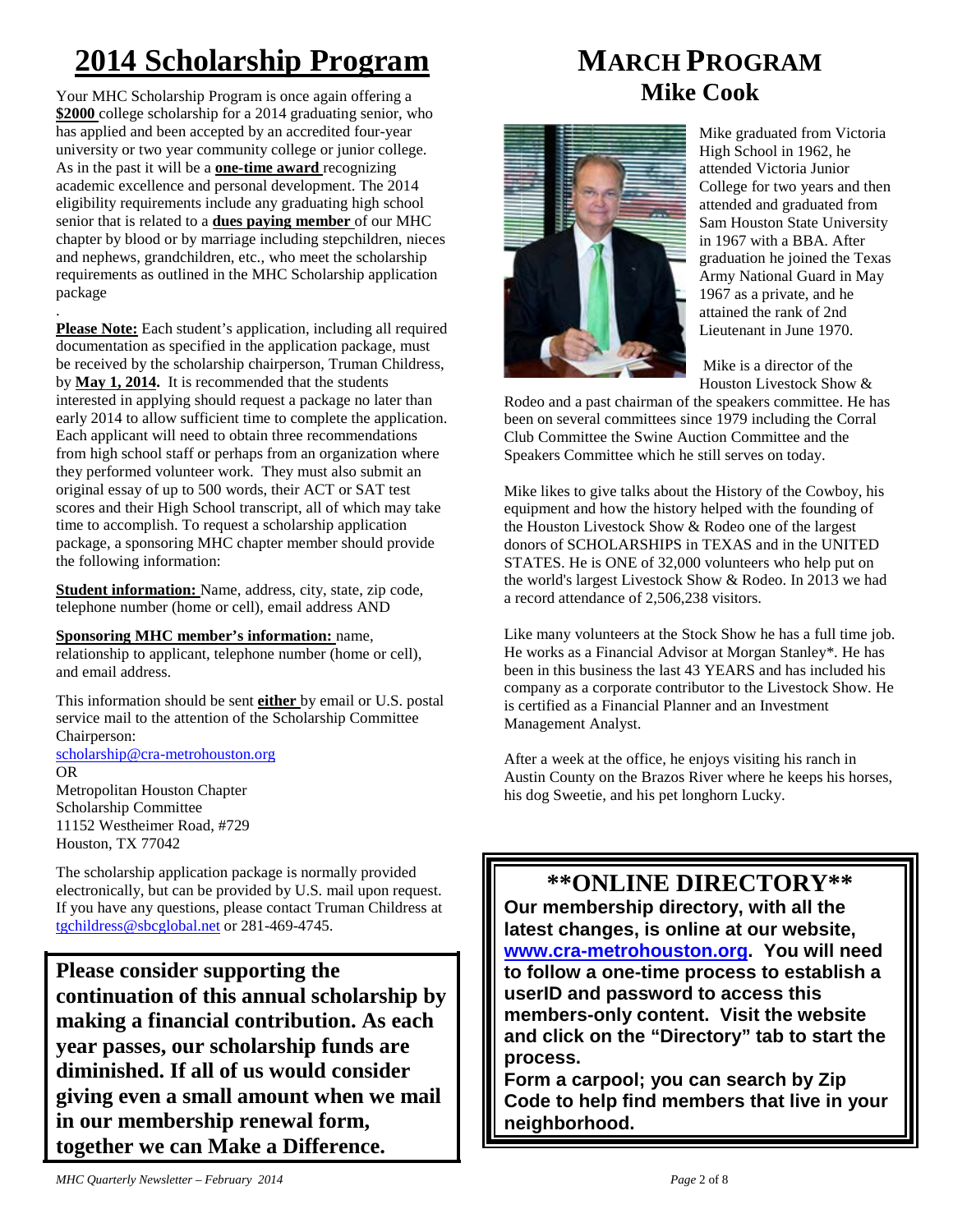## **2014 MHC Board of Directors**



Bill Dodge President



Don Edmonston Vice-President, Membership Coordinator



George Treibel Past President Luncheon Entertainment Co-Coordinator CRA Area Vice President

#### **<u>Scholarship Program Coordinator</u> Truman Childress**

The Scholarship Coordinator shall manage the process of distributing application packets, receiving completed applications back, and awarding the MHC Scholarship.

#### **Membership Coordinator Constants Don Edmonston**

The Membership Coordinator shall manage the process of contacting current members to encourage them to attend our quarterly luncheon meetings and contacting former members to encourage them to return to MHC.

**Luncheon Coordinator Howard O'Donnell** The Luncheon Coordinator shall manage the process of selecting

#### the Luncheon Entrees and awarding Door Prizes.



Howard O'Donnell Treasurer Luncheon Coordinator



Bill Alvarez Membership Data Coordinator



Truman Childress Scholarship Program Coordinator



Glenn Ewan MHC Communications Chair CRA Demographics Chair

## **Directors Duties for 2014**

Dorothy Greenwood **Secretary** 

Pete Rowland Luncheon Entertainment Co-Coordinator

#### **Membership Data Coordinator Bill Alvarez**

The Membership Data Coordinator shall manage the process of maintaining the official database of Chapter members.

#### **Luncheon Entertainment Coordinators**

#### **Pete Rowland and George Treibel**

The Luncheon Entertainment Coordinator shall be responsible to arrange for entertainment for quarterly luncheons.

#### **Communications Committee Chair Glenn Ewan**

The Communications Committee shall manage the processes of publishing the quarterly newsletter, publishing the annual directory, and maintaining the MHC website with current and accurate information.

**Are you one of a group of 100+ members of MHC? It really is time to** *RENEW YOUR MEMBERSHIP!!* **So, please renew your membership by returning Page 7 of this newsletter with your check. We want you to continue to share the benefits of MHC membership.**

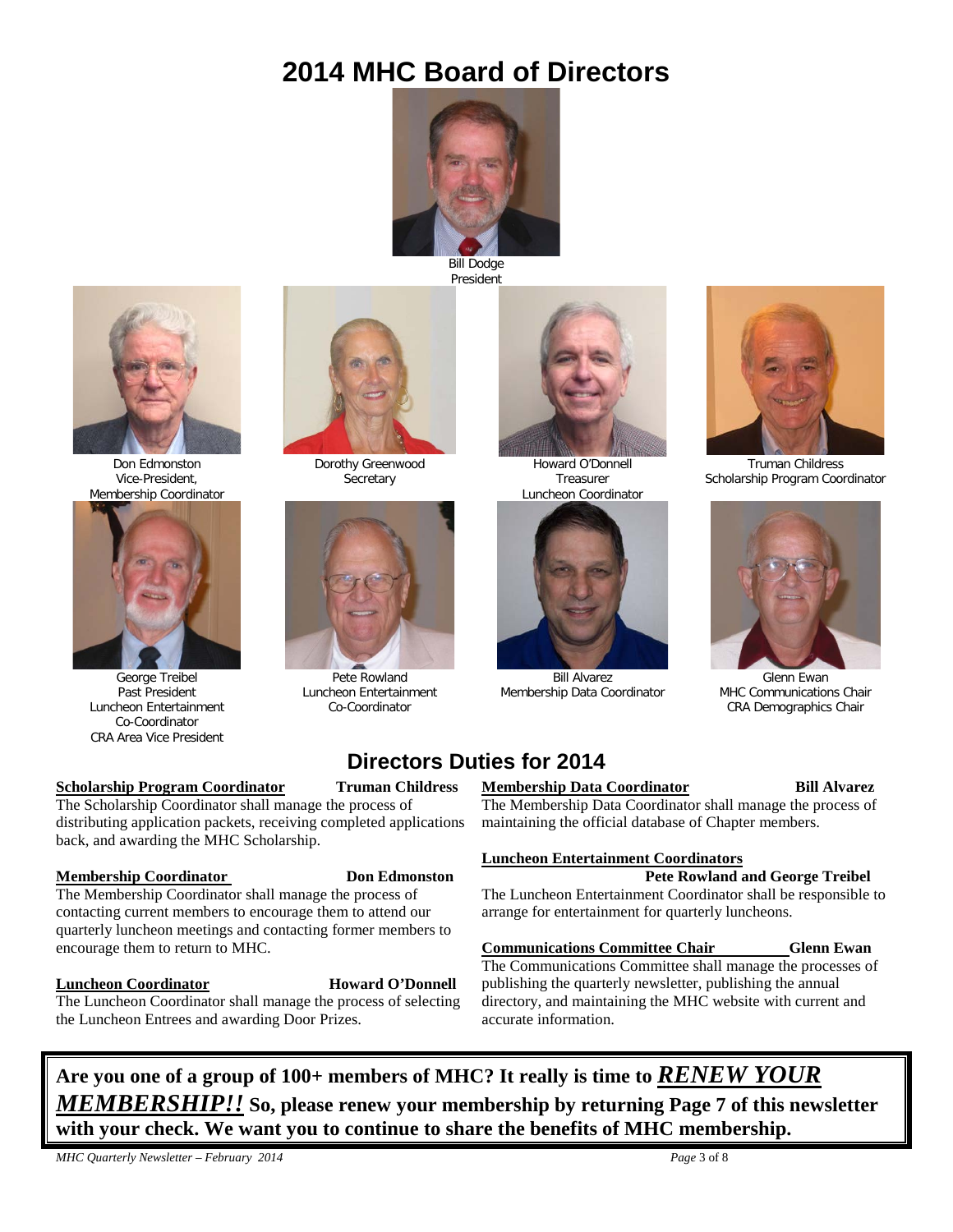## **Treasurer's Corner**

## **2013 Financial Summary**

#### **TOTAL REVENUE**

| Income                   | \$5,841 |
|--------------------------|---------|
|                          |         |
| <b>Expenses</b>          |         |
| <b>CRA</b> Dues          | \$1,191 |
| <b>HESS Club Charges</b> | \$621   |
| Scholarship              | \$2,000 |
| Web Site                 | \$195   |
| Misc. Expenses           | \$232   |
| Mail Box                 | \$180   |
| Luncheon Door Prizes     | \$448   |
| Luncheon Entertainment   | \$300   |
| <b>TOTAL EXPENSE</b>     | \$5,167 |
| <b>Financial Surplus</b> | \$674   |

## **2014 Budget**

#### **TOTAL DEVENUE**

| \$6,179   |
|-----------|
|           |
|           |
| \$1,125   |
| \$650     |
| \$2,000   |
| \$200     |
| \$250     |
| \$336     |
| \$600     |
| \$600     |
| \$5,761   |
| \$<br>418 |
|           |

In what country was Gulf's first foreign production venture?

- □ United Kingdon
- □ Mexico
- $\Box$  Italy

Select your answer, bring it to the luncheon and you could win a free luncheon.

#### **CRA Public Service Award**

As you may recall, during 2013, our Chapter gave special recognition to member, Jim Roberston, for his nomination by our chapter for one of the annual Chevron Retiree Association (CRA) Public Services Awards. We have recently been informed by Chevron's Public Affairs Department that nominations are now being accepted for the CRA Public Service awards for 2014. Members who would like to receive recognition for their service to their community are encouraged to contact one of the above 2014 Board members for information on how to be nominated by our chapter for this award. The deadline for nomination submittals by our chapter is Saturday, March 15; therefore, if interested, please express your interest to a Board member no later than the end of February, 2014.

## **Joint MHC/Texaco Luncheon – December 3, 2013**

The recent luncheon held jointly between our chapter and the Texaco Retirees Club was an overwhelming success. Working through multiple meetings between officers of both clubs, agreement was reached on the menu, the handling of routine announcements, budget sharing, door prizes and entertainment.



Combining a love for music and entertaining, Texan Louise Trotter, having studied music since the age of 6, is a versatile performer. Her program contained a mix of classical, Broadway, swing, rag, Latin, country western, Christmas favorites, and some jazz and pop standards. You may listen to selections from her performance at [www.cra-metrohouston.org](http://www.cra-metrohouston.org/) click on the Meetings tab.

The attendance at the luncheon totaled 129 folks with almost 50% attending from each club (68 from MHC and 61 from the Texaco Club). There were NO "no shows" meaning everyone who reserved and paid for the luncheon attended along with three more who paid at the door.

Reports of conversations between members of both clubs have expressed, "What a great idea this joint luncheon was" to have an opportunity to share the December luncheon together. Both clubs are still reporting comments to us that their members continue to say that they had a great time and thought we should definitely do it again in the future.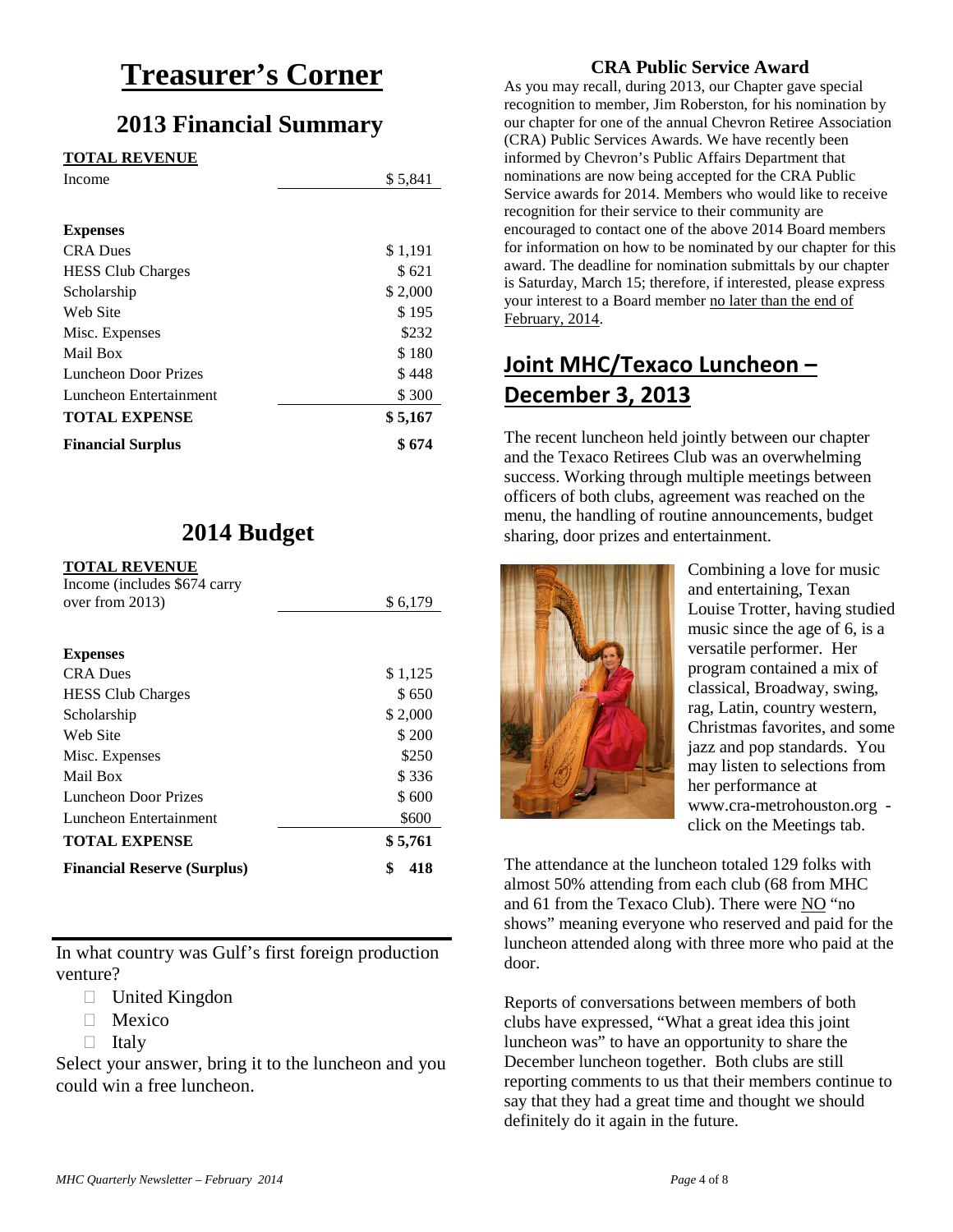#### IN MEMORIAM

 $W_{\alpha}$  regret to report the loss of some of our friends:

| We regiet to report the loss of some of our friends.    |            |         |
|---------------------------------------------------------|------------|---------|
| <b>Cindy Bartges</b>                                    | 1/10/2014  | Chevron |
| Sheila Ann Borowski                                     | 11/10/2013 | Texaco  |
| Doris B Carothers                                       | 9/17/2013  | Gulf    |
| <b>Audrey Joe Cloninger</b>                             | 11/5/2013  | Texaco  |
| <b>Billy Don Collins</b>                                | 10/7/2013  | Gulf    |
| Frank Gregg                                             | 11/28/2013 | Gulf    |
| Alan Ewell Heard                                        | 11/27/2013 | Texaco  |
| Linda Kulcak<br>Spouse of John Kulcak                   | 11/18/2013 | Gulf    |
| Charles W Lantrip                                       | 10/22/2013 | Chevron |
| Richard Hugh Liddell                                    | 11/25/2013 | Texaco  |
| William Ralph Mace                                      | 12/30/2013 | Gulf    |
| <b>Billie W Mason</b>                                   | 11/5/2013  | Texaco  |
| Robert E McMillan                                       | 11/25/2013 | Gulf    |
| Robert Eugene Metzler                                   | 12/21/2013 | Texaco  |
| Calvin F Neill                                          | 5/12/2013  | Chevron |
| Joseph H Piper                                          | 07/3/2013  | Gulf    |
| George Smith                                            | 1/9/2014   | Texaco  |
| Joyce M Tillerson<br>Spouse of Roy Tillerson (Deceased) | 12/22/2013 | Gulf    |
| Clyde Williams, Jr                                      | 1/9/2014   | Chevron |
|                                                         |            |         |

We extend our deepest sympathy to the families of these individuals

Please help us keep this section up to date. Many of our retiree families do not put an obituary in the Houston Chronicle. When you learn of the death of a retiree, please pass that information to Dorothy Greenwood.

## *Seen at the Last Luncheon*

We thought you might be interested in who attended our joint luncheon with the Texaco Retirees of Houston. An informal list of attendees at the December 3<sup>rd</sup> luncheon is below. If you haven't seen some of your MHC friends in a long time, come to the March 4<sup>th</sup> luncheon. You'll likely see them there!

#### **Metropolitan Houston Chapter**

Harold Ayers Judy Cantu

Bill Alvarez Ronald Bernard Doris Baker Ramon Cantu Lana Barton Truman Childress Lionel Barton Eileen Chrzanowski Esther Bender Michael Chrzanowski Frank Coe Phyllis McEuen Fulvia Croce Ricky Mercado Maurizio Croce Pansy Meyer Roger Cuttler Nancy Money Ray Dittmar Jean Moritz Bill Dodge Ann Price Linda Dodge Espy Price John Douglas Jack Redding Phyllis Douglas Pat Redding Don Edmonston Charlie Rhoads Gail Edmonston Diane Rhoads Richard Engelhart Jim Robertson Glenn Ewan Mary Lou Rowland Lorraine Ewan Pete Rowland John Floyd Jim Ryan Buford Foster Nancy Ryan Jim Gerhardt Edward Schneider Dorothy Greenwood Linda Schneider Charles Hancock Charles Specht John Hanten Elizabeth Spooner Thomas Heffner James Stokes Shirald Hendrix George Treibel Lorie Hougland Louise Trotter Clo Ladner Bill Wally Paul Larson Clint Weber Gary Luquette Sandra Weber Brenda Luquette Pat Whitnel Dick McEuen

#### **Texaco Retirees Chapter of Houston**

Robert Abbott Jim Hughes Ellen T Ackermann Evelyn Kassey Francis Ackermann Harold Kaufman Sophie Allen Nancy Kaufman Ruth Anderson Nancy D. Kwarta Jenny Arunyon Bill Laub Doug Beatty Linda Lawless Virginia Benfield O.W. Lawless Merlyn Bruce Fred Levert Jack Burns Sandra Littlefield Bobby T. Clark Paul Maxim Laura B. Crabtree Bob Overton Mike Dach Nan Overton Charles Distefano Doris Riette Gene Fawcett Monte Rogers Dorothy Fontaine Mike Ryan Delores Gorski Sophie Salassi Dan Graves Virginia Schneider Ken Hamilton Robert Skaggs Barbara Hill John C. Strickland Tom Hill James P. Taylor Bill Horton Mary M Verges

Carter B Conlin Harold McCormick

#### **Houston Food Bank**

Jenifer Reves